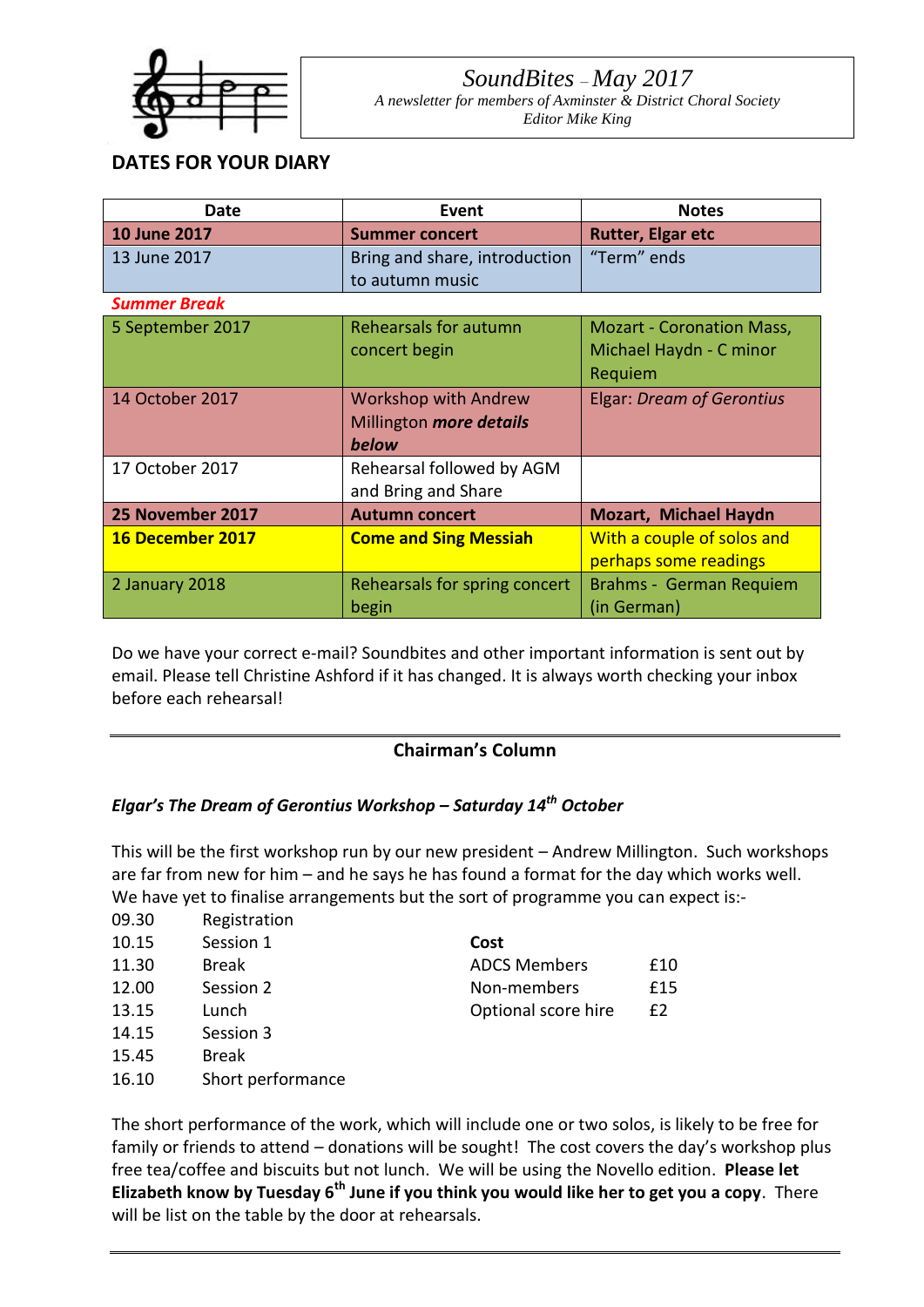### *Who does what in the Society and how to contact them directly*

For all things musical, please contact your voice representative first and then Peter. For non-musical issues please contact the person responsible for specific functions directly. For general matters Sue Ticehurst is your best bet.

For policy issues and complaints, please contact me, or Heather in my absence.

| <b>Music Director</b>             | C            | Peter Parshall     | parshallp@gmail.com            | 01297 639377 |  |  |
|-----------------------------------|--------------|--------------------|--------------------------------|--------------|--|--|
| <b>Associate Director</b>         |              | <b>Judy Martin</b> | judydom@gmail.com              |              |  |  |
| of music                          |              |                    |                                |              |  |  |
| Accompanist                       |              | Peter Lea-Cox      | gilly@pottlelakepots.co.uk     | 01297 553620 |  |  |
| Secretary                         | C            | Sue Ticehurst      | ticehurstsue@gmail.com         | 01297 33576  |  |  |
| Publicity                         | $\mathsf{C}$ | <b>Brian</b>       | brianmcconkey@yahoo.co.uk      | 01297 42033  |  |  |
|                                   |              | McConkey           |                                |              |  |  |
| Hospitality                       | $\mathsf{C}$ | Sue Warren         | warrensue7@hotmail.com         | 01297 631952 |  |  |
| <b>Drinks</b>                     |              | Graham Jones       | graham.jones247@gmail.com      | 01297 35725  |  |  |
| House                             | $\mathsf{C}$ | Ray Tomes          | raytomes@talktalk.net          | 07961 308758 |  |  |
| management and                    |              |                    |                                |              |  |  |
| website                           |              |                    |                                |              |  |  |
| Deputising for                    |              | Suddhacitta        | suddhacitta@hotmail.co.uk      | 01297 551547 |  |  |
| house management                  |              |                    |                                |              |  |  |
| Finance,                          | $\mathsf C$  | Mike King          | mike-honiton@hotmail.com       | 01404 43805  |  |  |
| Soundbites,                       |              |                    |                                |              |  |  |
| practice CDs and                  |              |                    |                                |              |  |  |
| concert                           |              |                    |                                |              |  |  |
| programmes                        |              |                    |                                |              |  |  |
| Library                           | $\mathsf{C}$ | Elizabeth          | ejtwining@gmail.com            | 01404 43805  |  |  |
|                                   |              | Twining            |                                |              |  |  |
| Concert                           | $\mathsf{C}$ | Rozanne            | rvbulmer@btinternet.com        | 01404 881838 |  |  |
| management                        |              | <b>Bulmer</b>      |                                |              |  |  |
| Friends and social                |              | Celia Dunsford     | celia.dunsford@btopenworld.com | 01297 33563  |  |  |
| media                             |              |                    |                                |              |  |  |
| Voice rep $-1$ <sup>st</sup> sops |              | Joan Lovegrove     | lovegrove847@btinternet.com    | 01297 631091 |  |  |
| Voice rep $-2^{nd}$ sops          |              | Peggy Hannam       | mandm@hannam.eclipse.co.uk     | 01460 63098  |  |  |
| Voice rep - altos                 |              | Chris Ashford      | christinehashford@gmail.com    | 01460 261241 |  |  |
| and email lists                   |              |                    |                                |              |  |  |
| Voice rep - tenors                |              | Peter Royle        | roylejenpete@gmail.com         | 01297 32927  |  |  |
| Voice rep - basses                |              | Richard            | richarddawson55@gmail.com      | 01297 553138 |  |  |
|                                   |              | Dawson             |                                |              |  |  |
| Vice-chairman                     | $\mathsf{C}$ | <b>Heather Lee</b> | pilsdonkennels@aol.com         | 01460 220914 |  |  |
| Chairman                          | C            | Cam Bowie          | cam.bowie1@gmail.com           | 01297 34985  |  |  |
| C indicates a committee member    |              |                    |                                |              |  |  |

*We are looking for (i) someone to assist Elizabeth with the library, (ii) people to organise social events, and (iii) someone to liaise with schools. Please contact me or one of the committee if you would like to help in some way.*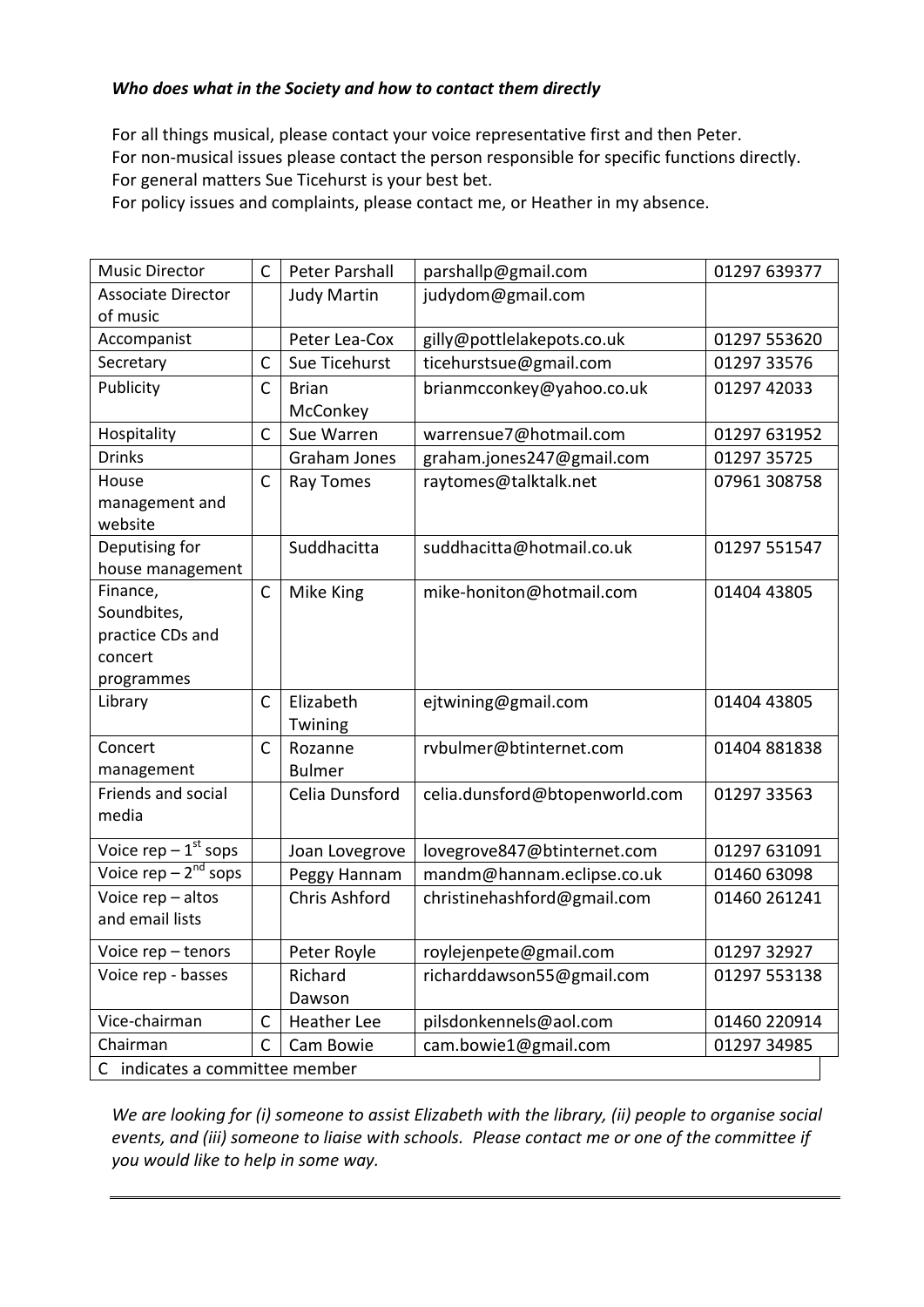### **From the librarian**

#### **Returning your summer concert music**

Please return your music (rubbed out if necessary) either at the end of the concert on Saturday  $10^{th}$  or on Tuesday June  $13^{th}$  at the end of term Bring and Share. If you have any problems returning your music please let me know as soon as possible so that we can work out a solution.

### **Autumn term music**

I will have copies of the autumn term music (Mozart – Coronation Mass and Michael Haydn – Requiem) on Tuesday 13<sup>th</sup> June for those who would like to have it to look at over the summer. Copies will also be available at rehearsals from the beginning of the autumn term as usual.

For those who like to buy their own copies – I do not yet have all the details of the editions we are using, but I will send a separate email as soon as I know.

### **Music for the Gerontius workshop**

I will be ordering this soon so please let us know if you think you may take part. This does not commit you to anything but will help me to order the right number of copies. I will of course be ordering extra for non-ADCS people attending.

**And finally – heartfelt thanks to all those who have helped me over the past year with handing out music and rubbing out.**

**Enjoy the summer**

**Elizabeth**